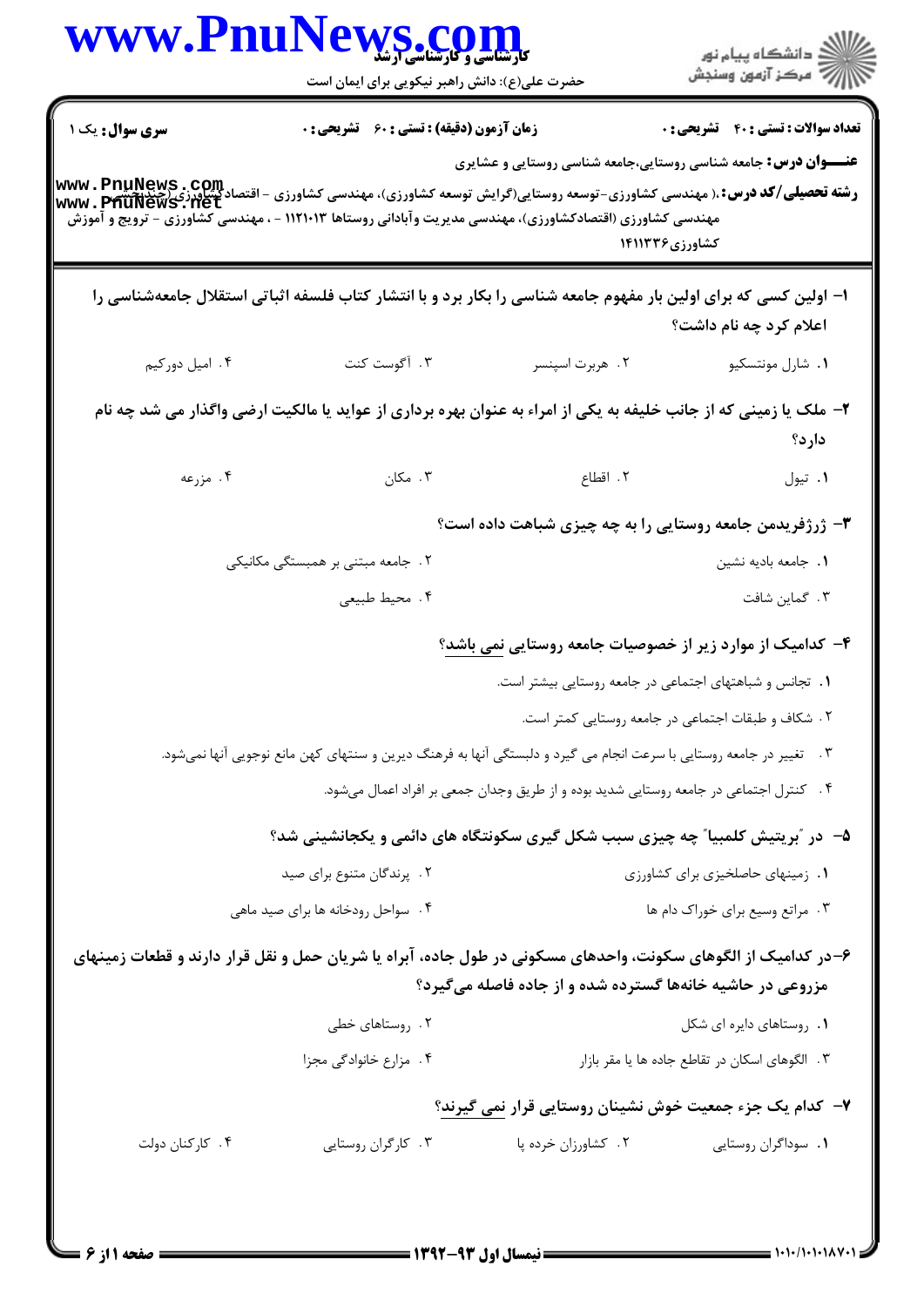|                        | www.PnuNews.com<br><b>کارشناسی و کارشناسی آرشدّ</b><br>حضرت علی(ع): دانش راهبر نیکویی برای ایمان است                                                            | الاد دانشگاه پيام نور<br>الا مرکز آزمون وسنجش                                                                                                                                                                                                                                           |  |
|------------------------|-----------------------------------------------------------------------------------------------------------------------------------------------------------------|-----------------------------------------------------------------------------------------------------------------------------------------------------------------------------------------------------------------------------------------------------------------------------------------|--|
| <b>سری سوال : ۱ یک</b> | <b>زمان آزمون (دقیقه) : تستی : 60 ٪ تشریحی : 0</b><br>مهندسی کشاورزی (اقتصادکشاورزی)، مهندسی مدیریت وآبادانی روستاها ۱۱۲۱۰۱۳ - ، مهندسی کشاورزی - ترویج و آموزش | <b>تعداد سوالات : تستی : 40 قشریحی : 0</b><br><b>عنـــوان درس:</b> جامعه شناسی روستایی،جامعه شناسی روستایی و عشایری<br><b>رشته تحصیلی/کد درس:</b> مهندسی کشاورزی-توسعه روستایی(گرایش توسعه کشاورزی)، مهندسی کشاورزی - اقتصادکشاورزی (چندیچیتی<br>www . PriuNews . net<br>کشاورزی۱۴۱۱۳۳۶ |  |
|                        |                                                                                                                                                                 | ۸– در کدامیک از نظامهای بهره برداری اجاره ای مدت زمان اجاره طولانی تر میباشد؟                                                                                                                                                                                                           |  |
|                        | ۲ . اجاره تمام روستا از مالکان بزرگ صورت گیرد.                                                                                                                  | ٠١. اجاره اراضي وقفي يا خالصه باشد.                                                                                                                                                                                                                                                     |  |
|                        | ۰۴ اجاره تمام یا قسمتی از اراضی از خرده مالکان انجام گیرد.                                                                                                      | ۰۳ اجاره قسمتی از روستا از مالکان بزرگ صورت گیرد.                                                                                                                                                                                                                                       |  |
|                        |                                                                                                                                                                 | ۹– بنه های خار وابسته جزء کدامیک از تقسیم بندی های انواع بنه ها محسوب میشوند؟                                                                                                                                                                                                           |  |
|                        | ٢. انواع بنه بر اساس سلسله مراتب و سهم برى اعضاء                                                                                                                | ٠١. انواع بنه بر اساس ميزان مالكيت                                                                                                                                                                                                                                                      |  |
|                        | ۰۴ انواع بنه بر اساس آبياري                                                                                                                                     | ۰۳ انواع بنه بر اساس بومی بودن یا نبودن بنه کاران                                                                                                                                                                                                                                       |  |
|                        |                                                                                                                                                                 | ∙ا− بنه های خود انگیخته به بنه هایی اطلاق می شود که:                                                                                                                                                                                                                                    |  |
|                        |                                                                                                                                                                 | 1. سیاستهای حقوقی و اراضی حکومتها به طور مستقیم در تشکیل آنها نقش نداشتهاند.                                                                                                                                                                                                            |  |
|                        |                                                                                                                                                                 | ۰۲ آبیاری به صورت مستقیم و توسط بارشهای آسمانی انجام میگیرد.                                                                                                                                                                                                                            |  |
|                        |                                                                                                                                                                 | ۳ . بنه هایی کامل و تحویل رفته هستند که به تشویق مستقیم و حمایت قانونی نهادهای حکومتی به وجود آمدهاند.                                                                                                                                                                                  |  |
|                        |                                                                                                                                                                 | ۰۴ محور اصلی آن خود یاری است و در تمام سال زراعی بین اعضای آن ادامه دارد.                                                                                                                                                                                                               |  |
|                        |                                                                                                                                                                 | 1۱– اگر دهقانی نیم دانگ از صحرا را مالک باشد به چه صورت میتواند از آب قنات استفاده کند؟                                                                                                                                                                                                 |  |
|                        | ۲. هر دوازده روز یک روز آب                                                                                                                                      | ۰۱ هر شش روز یک روز آب                                                                                                                                                                                                                                                                  |  |
|                        | ۰۴ هر دوازده روز شش ساعت                                                                                                                                        | ۰۳ هر شش روز دوازده ساعت                                                                                                                                                                                                                                                                |  |
|                        |                                                                                                                                                                 | ۱۲- کدام گزینه جز ویژگیهای واحد کشت و صنعت می باشد؟                                                                                                                                                                                                                                     |  |
|                        |                                                                                                                                                                 | ۰۱ تلفیق کشاورزی با سرمایه گذاری                                                                                                                                                                                                                                                        |  |
|                        |                                                                                                                                                                 | ٢. استفاده از نيروى كار مزدبگير دائمى يا موقت                                                                                                                                                                                                                                           |  |
|                        |                                                                                                                                                                 | ۰۳ استفاده از تکنولوژی سنتی کشاورزی و کاربرد ماشین الات و ابزار سنتی                                                                                                                                                                                                                    |  |
|                        |                                                                                                                                                                 | ۴. ادغام عامل کار و سرمایه از طریق ایجاد یک دستگاه مدیریت صنعتی                                                                                                                                                                                                                         |  |
|                        |                                                                                                                                                                 | ۱۳- قانون تشکیل شرکتهای تعاونی تولید در چه سالی به تصویب رسید؟                                                                                                                                                                                                                          |  |
| 1401.5                 | 1560.5                                                                                                                                                          | 144.7<br>1561.1                                                                                                                                                                                                                                                                         |  |
|                        |                                                                                                                                                                 | ۱۴- مناسبترین روش برای انتخاب نمونه،استفاده از کدامیک از روشهای نمونهگیری احتمالی میباشد؟                                                                                                                                                                                               |  |
|                        | ۲. نمونه گیری تصادفی منظم                                                                                                                                       | 1. نمونه گیری تصادفی ساده                                                                                                                                                                                                                                                               |  |
|                        | ۰۴ نمونه گیری چند مرحله ای                                                                                                                                      | ۰۳ نمونه گیری لایه بندی شده                                                                                                                                                                                                                                                             |  |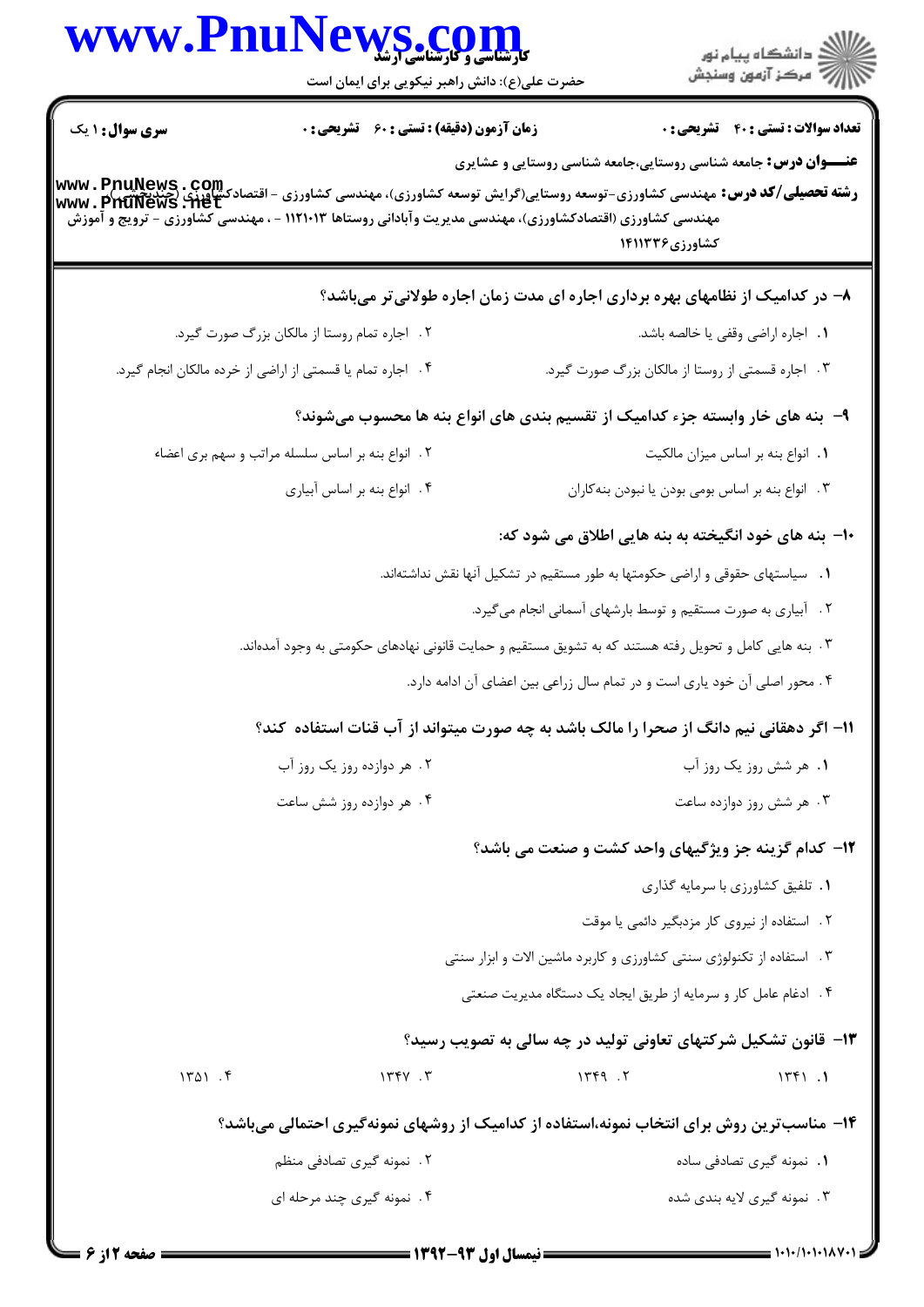|                                                                                                                 | <b>WWW.PnuN</b><br><b>VS .COM</b><br>حضرت علی(ع): دانش راهبر نیکویی برای ایمان است                           |                                                                                                | ر دانشگاه پيام نور<br>دانشگاه پيام نور (             |
|-----------------------------------------------------------------------------------------------------------------|--------------------------------------------------------------------------------------------------------------|------------------------------------------------------------------------------------------------|------------------------------------------------------|
| <b>سری سوال : ۱ یک</b>                                                                                          | <b>زمان آزمون (دقیقه) : تستی : 60 ٪ تشریحی : 0</b>                                                           |                                                                                                | <b>تعداد سوالات : تستي : 40 - تشريحي : 0</b>         |
| مهندسی کشاورزی (اقتصادکشاورزی)، مهندسی مدیریت وآبادانی روستاها ۱۱۲۱۰۱۳ - ، مهندسی کشاورزی - ترویج و آموزش       |                                                                                                              | <b>عنـــوان درس:</b> جامعه شناسی روستایی،جامعه شناسی روستایی و عشایری                          | کشاورزی۱۴۱۱۳۳۶                                       |
|                                                                                                                 |                                                                                                              | 1۵- یکی از پرکاربردترین روش های بدست آوردن حجم نمونه کدام روش می باشد؟                         |                                                      |
| ۰۴ روش دونیمه کردن                                                                                              | ۰۳ فرمول کوکران                                                                                              | ۰۲ روش بازآزمایی                                                                               | ٠١. فرمول ألفاي كرنباخ                               |
|                                                                                                                 |                                                                                                              | ۱۶– کدام مقیاس روش کمی برای اندازه گیری معنای مفاهیم نزد افراد می باشد؟                        |                                                      |
| ۰۴ مقیاس افتراق معنایی                                                                                          | ۰۳ مقیاس بوگاردوس                                                                                            | ۰۲ مقیاس تورستن                                                                                | ٠١. طيف ليكرت                                        |
|                                                                                                                 | ۱۷- در اجرای طرحهای عمرانی در مراکز خدمات کشاورزی به ترتیب چه عواملی و کارگزارانی نقش دارند؟                 |                                                                                                |                                                      |
|                                                                                                                 | ۱. اشخاص و گروههای  ذینفع، گروههای فنی و ماهر ، مراکز خدمات کشاورزی ، پیمانکاران درجه بندی شده.              |                                                                                                |                                                      |
|                                                                                                                 |                                                                                                              | ۲ . اشخاص و گروههای ذینفع، گروههای فنی و ماهر ،پیمانکاران درجه بندی شده، مراکز خدمات کشاورزی . |                                                      |
|                                                                                                                 | ۰۳ گروههای فنی و ماهر ، اشخاص و گروههای ذینفع، پیمانکاران درجه بندی شده، مراکز خدمات کشاورزی .               |                                                                                                |                                                      |
|                                                                                                                 | ۴ .    مراکز خدمات کشاورزی . گروههای فنی و ماهر ، پیمانکاران درجه بندی شده، اشخاص و گروههای ذینفع.           |                                                                                                |                                                      |
|                                                                                                                 |                                                                                                              |                                                                                                | ۱۸– حکم انتصاب همیار روستا توسط چه کسی صادر شد؟      |
| ۰۴ مراکز خدمات روستایی                                                                                          | ۰۳ جهاد سازندگی                                                                                              | ۰۲ دفتر عمران روستایی                                                                          | ٠١. شوراي اسلامي روستا                               |
|                                                                                                                 |                                                                                                              | ۱۹- کدامیک از موارد زیر جزء ویژگیهای شوراهای روستاها می باشد؟                                  |                                                      |
|                                                                                                                 |                                                                                                              |                                                                                                | ٠١. مدت فعاليت شوراها چهار سال تعيين شده است.        |
|                                                                                                                 |                                                                                                              |                                                                                                | ۲ . تعداد اعضای شورا در هر روستا بین ۳ تا ۷ نفر بود. |
|                                                                                                                 | ۰۳ سلسله مراتب شوراها از شورای عالی استانها شروع و به استان، شهرستان، بخش و سپس روستا ختم میشود.             |                                                                                                |                                                      |
|                                                                                                                 |                                                                                                              | ۴. شوراها فقط در سطح مناطق روستايي تشكيل گرديد و به سطوح ديگري تسري پيدا ننمود.                |                                                      |
| ۲۰– اعزام اطفال مستعد برای تکمیل تحصیلات آنان به مراکز آموزشی مجهزتر با هزینه اهالی ده جز کدامیک از وظایف انجمن |                                                                                                              |                                                                                                |                                                      |
|                                                                                                                 |                                                                                                              |                                                                                                | ده محسوب میگردد؟                                     |
|                                                                                                                 | ٢. اهتمام و سعى در انجام برخى فعاليتها                                                                       |                                                                                                | ٠١. فعاليتهاى تشويقى وترويجى                         |
|                                                                                                                 | ۰۴ نظارت و نگهداری                                                                                           |                                                                                                | ۰۳ همکاری با مامورین دولتی                           |
|                                                                                                                 | ۲۱– قبل از اصلاحات ارضی با تصویب قانون تشکیل ایالات و ولایات در سال ۱۲۸۴ اداره امور روستاها به چه کسی واگذار |                                                                                                | گرديد؟                                               |
|                                                                                                                 |                                                                                                              |                                                                                                |                                                      |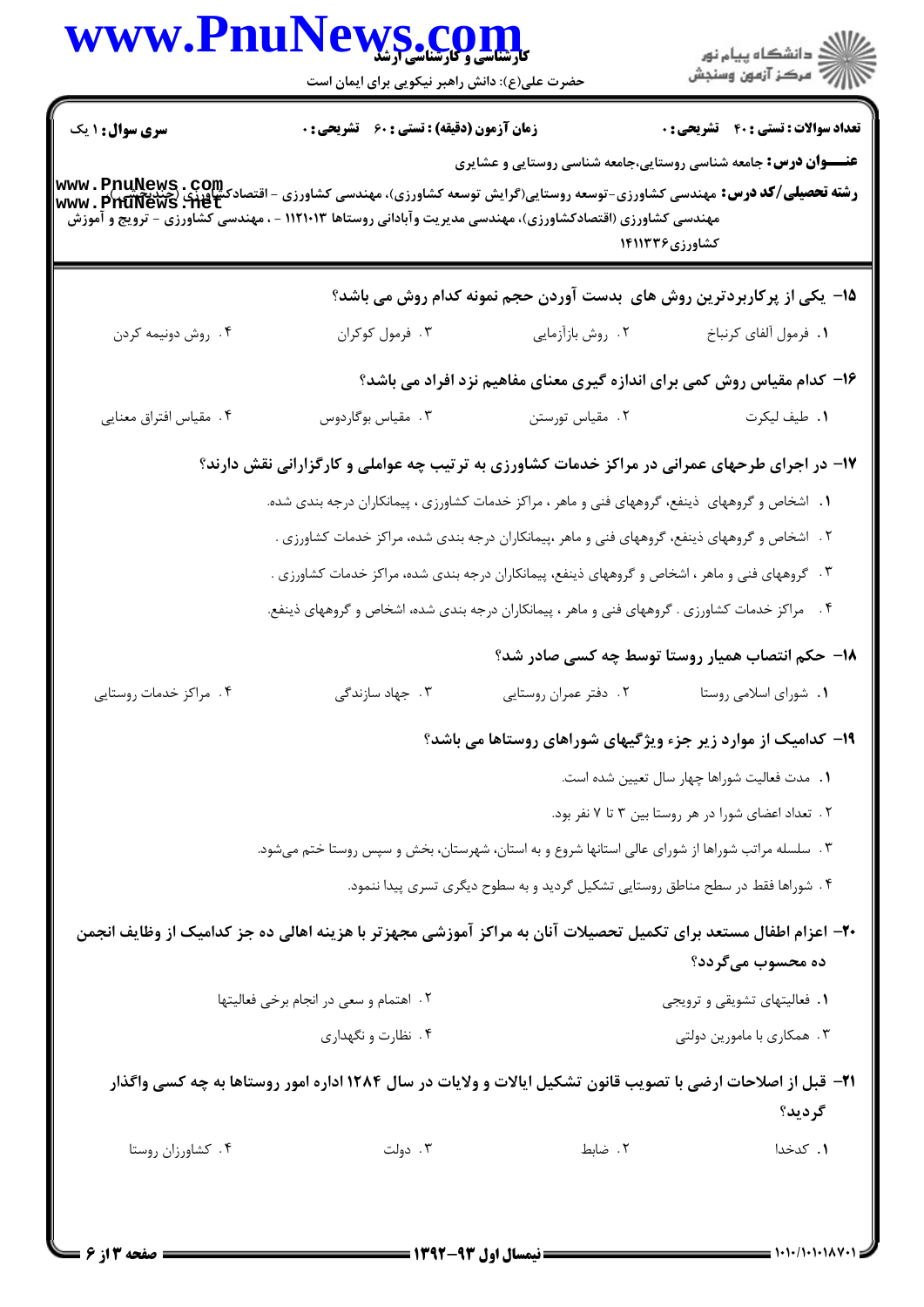# www.PnuNews.co

.<br>گ دانشگاه پیام نور اللاسم مركز آزمون وسنجش

حضرت علی(ع): دانش راهبر نیکویی برای ایمان است

تعداد سوالات : تستي : 40 - تشريحي : 0

**زمان آزمون (دقیقه) : تستی : 60 ٪ تشریحی : 0** 

**سری سوال : ۱ یک** 

**عنـــوان درس:** جامعه شناسی روستایی،جامعه شناسی روستایی و عشایری

**رشته تحصیلی/کد درس:** مهندسی کشاورزی-توسعه روستایی(گرایش توسعه کشاورزی)، مهندسی کشاورزی - اقتصادکشاورزی (چیدبچپسی)<u>.</u><br>استفاق استادی استادی که در میلی کشاورزی-توسعه روستایی(گرایش توسعه کشاورزی)، مهندسی کشاورزی - اقتصادکشاو www.PhuNews.net مهندسی کشاورزی (اقتصادکشاورزی)، مهندسی مدیریت وآبادانی روستاها ۱۱۲۱۰۱۳ - ، مهندسی کشاورزی - ترویج و آموزش كشاورزي ١٤١١٣٣۶

#### ۲۲- کدامیک در ارتباط با شرکتهای سهامی زراعی صحیح می باشد؟

- **۱.** زارعین تمامی حقوق مربوط به مدیریت ۱٫ به حالت فردی در اختیار داشتند.
- ۲ . زارعین تمامی حقوق مربوط به مدیریت را از حالت فردی به جمعی درآوردند.
- ۳. پس از پیروزی انقلاب اسلامی تعداد ۸۸ شرکت همچنان به کار خود ادامه میدادند.
	- ۴ . در قبل از پیروزی انقلاب اسلامی تنها ۵ شرکت تشکیل گردیده بود.

### ۲۳- کدامیک از موارد زیر نظام بهره برداری خرده مالکی را تعریف میکند؟

- 1. مازاد تولید افراد در بازار به فروش نمی رسد و در خانواده مصرف می شود.
- ۲ . زمینهای بایر بر اساس قرارداد به وسیله مالک در اختیار تلمبه کار قرار می گیرد و تلمبه کار نسبت به سرمایه خود به حفر چاه و تهیه آب اقدام مے نماید.
	- ۰۳ شیوه بهره برداری به صورت مدرن است.
- ۴. \_ این شیوه عموما مبتنی بر مالکیت فردی بوده و در برخی موارد که مالک قادر به بهره برداری نبوده آن را بصورت مزارعه در اختیار زارعان دیگر قرار مے ٖدھد.

#### **۲۴**- هیئت هفت نفره واگذاری اراضی به چه نحوی ترکیب یافت؟

- 1. دو نفر نماینده وزارت کشاورزی، یک نفر نماینده وزارت کشور، یک نفر نماینده جهاد سازندگی، یک نفر نماینده حاکم شرع، دو نفر نماینده مردم
- ۲. ٪ یک نفر نماینده وزارت کشاورزی،دو نفر نماینده وزارت کشور، یک نفر نماینده جهاد سازندگی، یک نفر نماینده حاکم شرع، دو نفر نماینده مردم ده.
- ۳. دو نفر نماینده وزارت کشاورزی، یک نفر نماینده وزارت کشور،دو نفر نماینده جهاد سازندگی، یک نفر نماینده حاکم شرع،یک نفر نماینده مردم ده.
- ۴. دو نفر نماینده وزارت کشاورزی، یک نفر نماینده وزارت کشور، یک نفر نماینده جهاد سازندگی،دو نفر نماینده حاکم شرع، یک نفر نماینده مردم ده.

## ۲۵- گونارمیردال چه چیزی را کلید توسعه کشاورزی در آسیا دانست؟

۰۴ برنامه اصلاحات ارضى ۰۳ وجود تعاونیهای تولید ۰۲ زمینهای دایر ۰۱ آب و هوای مناسب

۲۶- املاکی که در آمد حاصل از آن صرف نگهداری اماکن مذهبی، موسسات خیریه، مدارس و مساجد می شود را املاک ................ می گویند.

> ۳. املاک خصوصی ۲. املاک وقفی ۱. املاک خالصه

۴. املاک درباری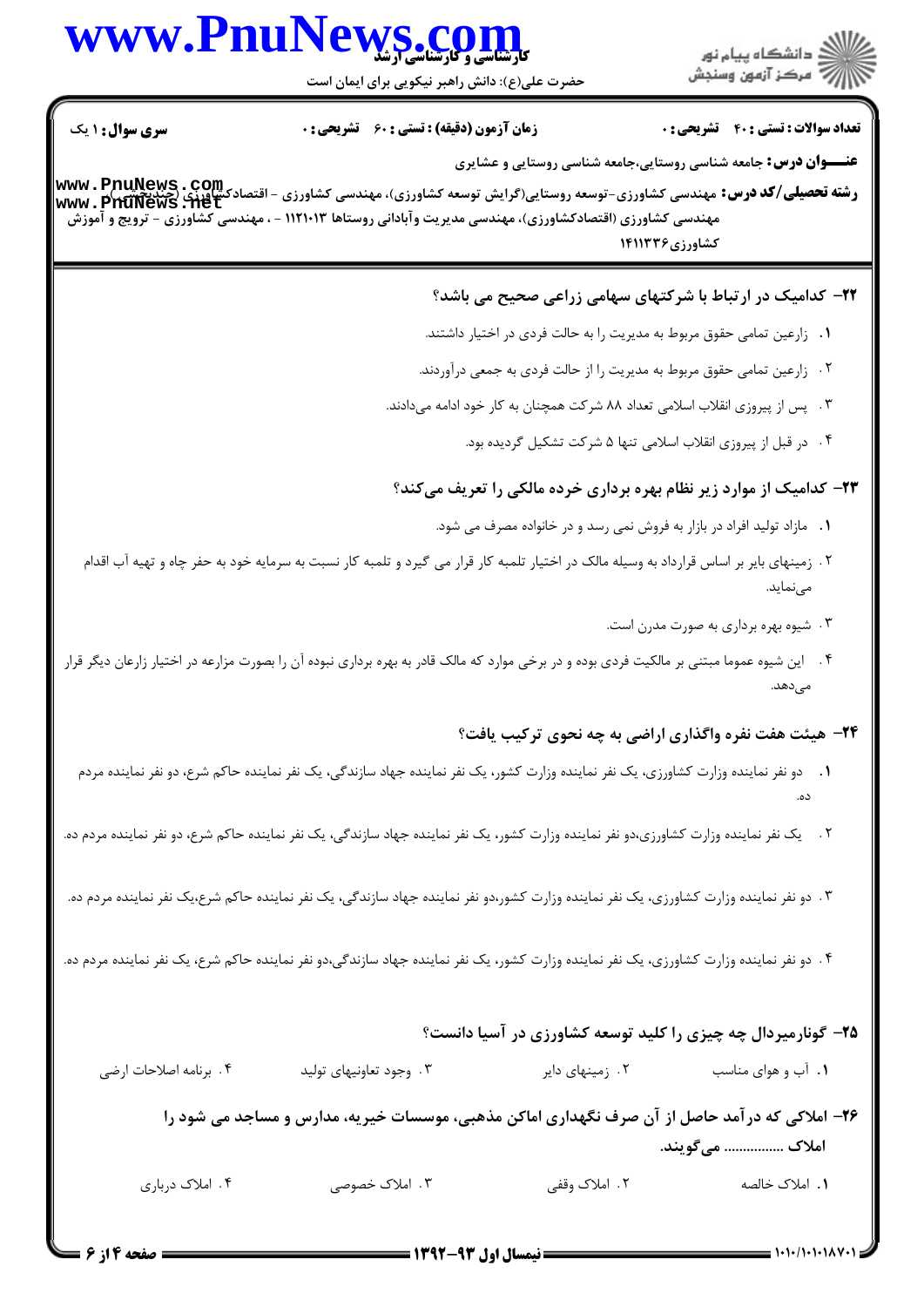|                        | WWW.PnuNews.com<br>حضرت علی(ع): دانش راهبر نیکویی برای ایمان است                                                                                                                                                                                                         |                    | ڪ دانشڪاه پيام نور<br>۾ مرڪز آزمون وسنڊش                                                |
|------------------------|--------------------------------------------------------------------------------------------------------------------------------------------------------------------------------------------------------------------------------------------------------------------------|--------------------|-----------------------------------------------------------------------------------------|
| <b>سری سوال :</b> ۱ یک | <b>زمان آزمون (دقیقه) : تستی : 60 ٪ تشریحی : 0</b>                                                                                                                                                                                                                       |                    | <b>تعداد سوالات : تستی : 40 قشریحی : 0</b>                                              |
|                        | - - - - - -<br><b>رشته تحصیلی/کد درس:</b> مهندسی کشاورزی-توسعه روستایی(گرایش توسعه کشاورزی)، مهندسی کشاورزی - اقتصادکشاورزی (چندنکشی<br>www . PhuNews . Het<br>مهندسی کشاورزی (اقتصادکشاورزی)، مهندسی مدیریت وآبادانی روستاها ۱۱۲۱۰۱۳ - ، مهندسی کشاورزی - ترویج و آموزش |                    | <b>عنـــوان درس:</b> جامعه شناسی روستایی،جامعه شناسی روستایی و عشایری<br>کشاورزی۱۴۱۱۳۳۶ |
|                        |                                                                                                                                                                                                                                                                          |                    | ۲۷- کدامیک از عوامل زیر در الگوی کالبد و سکونتگاه روستا نقش دارد؟                       |
|                        |                                                                                                                                                                                                                                                                          |                    | ٠١. عوامل اجتماعي، و اقتصادي، فرهنگي و سياسي                                            |
|                        |                                                                                                                                                                                                                                                                          |                    | ٢. عوامل اجتماعي ، اقتصادي، فرهنگي و جغرافيايي                                          |
|                        |                                                                                                                                                                                                                                                                          |                    | ۰۳ تنها عوامل جغرافیایی در شکل گیری کالبد روستا نقش دارد.                               |
|                        |                                                                                                                                                                                                                                                                          |                    | ۰۴ هر عامل بطور مستقل عمل كرده و نمى تواند ارتباط متقابل با هم داشته باشند.             |
|                        |                                                                                                                                                                                                                                                                          |                    | ۲۸- توسعه فنون و ابزار کشاورزی سبب شکل گیری کدام دهکده ها شدهاند؟                       |
|                        | ۲. دهکده های نیمه پایدار                                                                                                                                                                                                                                                 |                    | ٠١. دهكده هاى ناپايدار                                                                  |
|                        | ۰۴ دهکده های ناپایدار و نیمه پایدار                                                                                                                                                                                                                                      |                    | ۰۳ دهکده های پایدار                                                                     |
|                        |                                                                                                                                                                                                                                                                          |                    | ۲۹– کدامیک از ساختارهای خانواده بیشتر در بین خوش نشینان روستا مشاهده میشود؟             |
|                        | ۲ . خانواده هسته ای                                                                                                                                                                                                                                                      |                    | ٠١. خانواده از هم گسيخته                                                                |
|                        | ۰۴ خانواده زن و شوهری مستقل                                                                                                                                                                                                                                              |                    | ۰۳ نواده پدري توسعه يافته                                                               |
|                        |                                                                                                                                                                                                                                                                          |                    | ۳۰- سرآغاز شکل گیری جامعه شناسی روستایی در کجا و در چه سالی می باشد؟                    |
| ۰۴ آمریکا - ۱۹۰۸       | ۰۳ انگلستان - ۱۸۳۹                                                                                                                                                                                                                                                       | ۲. انگلستان - ۱۸۷۶ | ۱. آمریکا- ۱۹۱۲                                                                         |
|                        |                                                                                                                                                                                                                                                                          |                    | <b>۳۱</b> - بر اساس ماده ۶۹ قانون شوراها، فرد دهیار چه شرایطی را باید داشته باشد؟       |
|                        | ۲ . اشتغال به کار دولتی در زمان تصدی سمت دهیاری                                                                                                                                                                                                                          |                    | ۰۱ به صورت دائم در هر روستا سکونت داشته باشد.                                           |
|                        | ۰۴ همزمان عضو شورای روستا هم باشد.                                                                                                                                                                                                                                       |                    | ۰۳ اشتغال تمام وقت در سمت دهیاری                                                        |
|                        |                                                                                                                                                                                                                                                                          |                    | ۳۲– کدامیک از موارد زیر وسیع ترین گروه اجتماعی در جامعه روستایی را تشکیل میدهد؟         |
| ۰۴ فرزندان زارعان      | ۰۳ کشاورزان خرده پا                                                                                                                                                                                                                                                      | ۰۲ کشاورزان متوسط  | ٠١ كشاورزان مرفه                                                                        |
|                        |                                                                                                                                                                                                                                                                          |                    | ۳۳– کدامیک از جمله عوامل اساسی در فعالیتهای زراعی صاحبان نسق می باشد؟                   |
|                        | ۲. زمین- آب و هوا- بذر- نیروی کار                                                                                                                                                                                                                                        |                    | ۰۱ زمین- گاو - بذر- نیروی کار- آب                                                       |
|                        | ۴. زمین- نیروی کار- کود- بذر- آب                                                                                                                                                                                                                                         |                    | ۰۳ زمین - گاو - بذر- کود- اب                                                            |
|                        |                                                                                                                                                                                                                                                                          |                    |                                                                                         |
|                        |                                                                                                                                                                                                                                                                          |                    |                                                                                         |